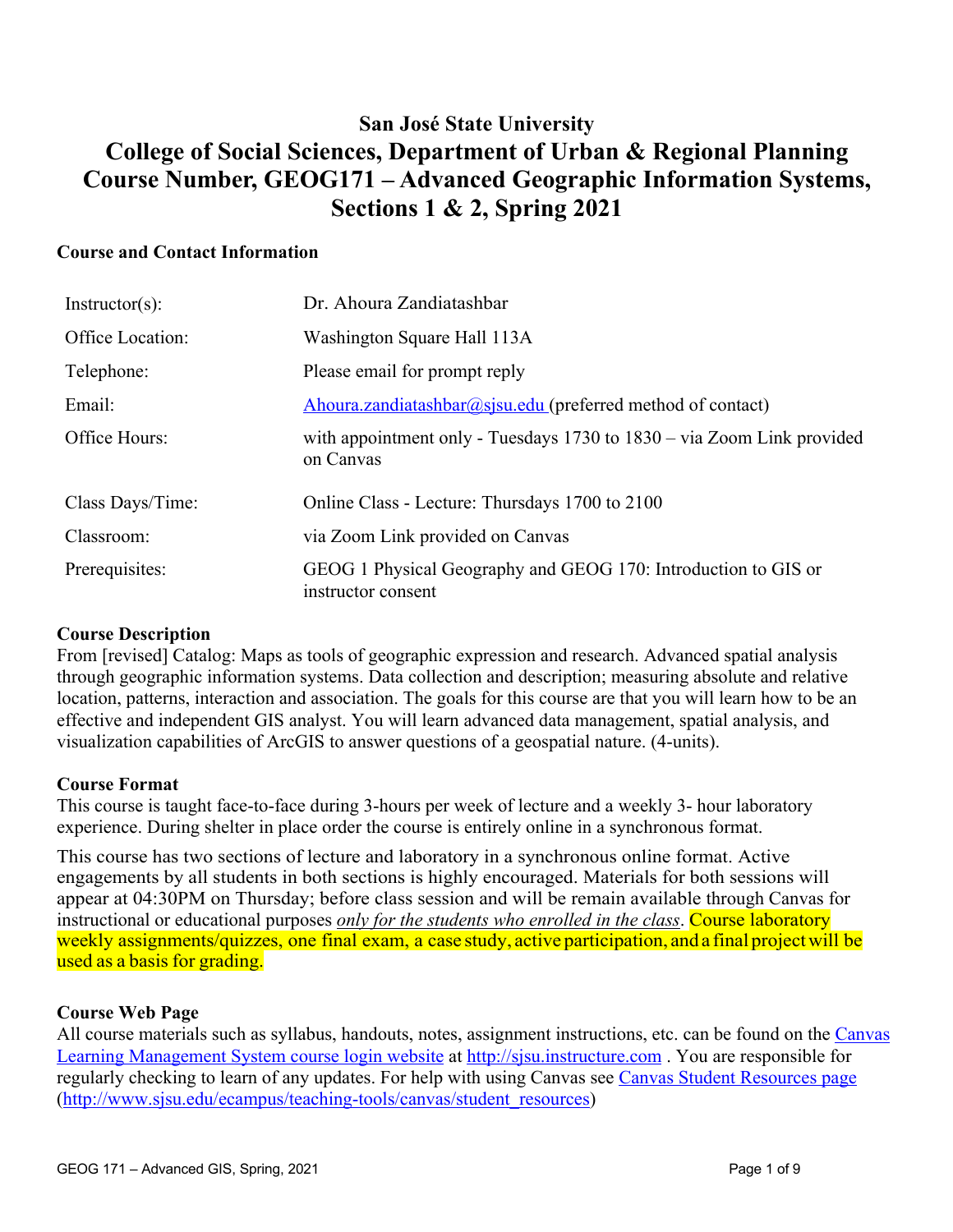## **Course Learning Outcomes (CLO)**

This course is advances Geographic Information Systems knowledge through analysis of geographic relationships. Spatial distributions and phenomena will be examined in 2-D and 3-D space, and maps will be network and field representations of actual physical and environmental processes. While most techniques have a geographic origin, we will address all geospatially relevant methods, including geophysical, landscape ecological, econometric, epidemiological, and regional science approaches. On the practical side, you will be introduced to five different software and coding packages. Geoprocessing workflows are equally important at this level and is independent information system development.

- *CLO 1. Critically interpret maps and GIS displays.*
- *CLO 2. Measure, model and analyze spatial data in 2D and 3D.*
- *CLO3. Apply locational insights to solve simulated real-world analytical problems and make choices among alternatives.*
- *CLO4. Integrate theory/science with technology to design, implement and present a GIS project.*

## **Required Texts/Readings**

#### **Textbook**

Two GIS reference guides will be used in this course (available on Canvas as well):

- Law, M. and Collins, A., 2019. *Getting to Know ArcGIS Pro*. Esri press (to be provided via SJSU library)
- Donnelly, F. 2017. *Introduction to GIS Using Open-Source Software.* http://faculty.baruch.cuny.edu/geoportal/resources/practicum/gisprac\_2017july\_fd.pdf
- QGIS. 2018. *A Gentle Introduction to GIS.* https://docs.qgis.org/testing/en/docs/gentle\_gis\_introduction/index.html
- *Geocomputation with R.(Optional) This book is open source and available on:*

*https://geocompr.robinlovelace.net/*

*https://github.com/Robinlovelace/geocompr#geocomputation-with-r*

• Supplemental readings and tutorial videos will be posted to Canvas modules. It might be helpful at times to refer to the textbook from Geog170:

- de Smith M, Goodchild, M and P Longley. 2018. *Geospatial Analysis.* Leicester: Winchelsea Press. http://www.spatialanalysisonline.com/
- Harder, C., & Brown, C. (2017). *The ArcGIS book: 10 big ideas about applying the science of where.* Esri Press.

The required textbook is The ArcGIS Book: 10 Big Ideas About Applying the Science of Where which is available in an interactive .pdf format and comes with an Instructional Guide providing the technical knowledge

#### **Other technology requirements / equipment / material**

- ArcPro and QGIS will be our primary software platforms used this semester
- Arc GIS Online (AGOL) Account AGOL will be our primary platform this semester and instructor in collaboration with SJSU eCampus will activate student access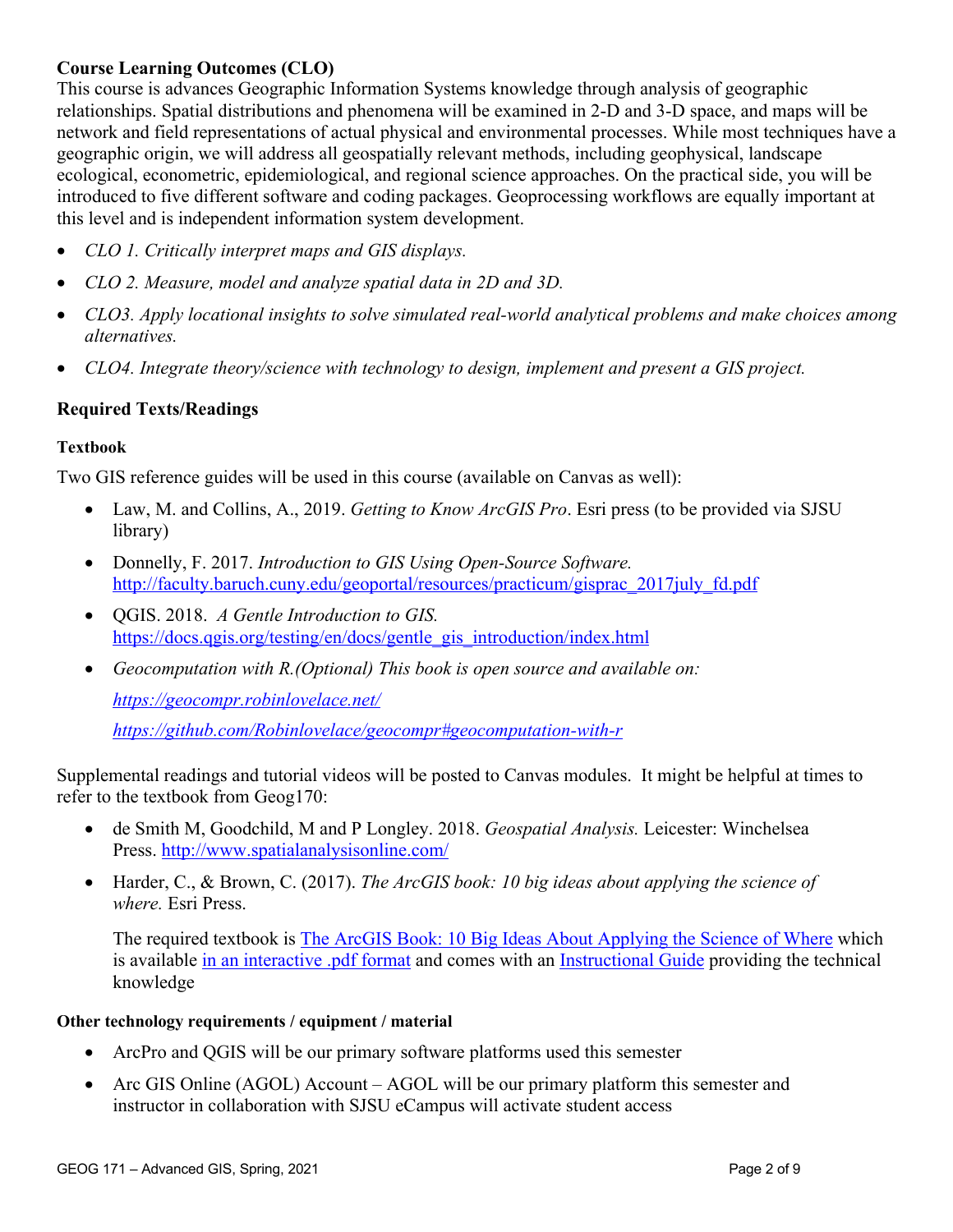- Any web-browser and internet access that allow you to connect for class sessions and enter AGOL
- Microsoft Office Microsoft Excel will be used frequently (student version available on: **SJSU** information technology webpage)
- Adobe Creative Suite utilizing Acrobat Reader (available as Adobe Creative Cloud for students on SJSU eCampus webpage)
- Knowledge of zipping and unzipping folders
- Online data storage (e.g. Dropbox, OneDrive, or Google Drive)
- Students are required to have a laptop or desktop with a camera and built-in microphone. SJSU offers a free equipment loan program available for students.
- Students are responsible for ensuring that they have access to reliable Wi-Fi during tests. If students are unable to have reliable Wi-Fi, they must inform the instructor, as soon as possible or at the latest one week before the test date to determine an alternative. See Learn Anywhere website for current Wi-Fi options on campus.
- Strongly consider an average *lap-top or personal computer* that allows using QGIS or Arc GIS Pro and Canvas. Feel free to contact instructor if you have question about the hardware requirements. Using personal computer creates a work environment that is more portable (in case of a laptop) and also supports frequent practice which is a critical factor in learning GIScience techniques.
- All Weekly Quizzes (WQs) must be submitted and uploaded to Canvas in Adobe portable document format (.pdf) or Microsoft Word Document format (.doc or .docx)

## **Course Requirements and Assignments**

Success in this course is based on the expectation that students will spend, for each unit of credit, a minimum of 45 hours over the length of the course (normally three hours per unit per week) for instruction, preparation/studying, or course related activities, including but not limited to internships, labs, and clinical practice. In addition to three hours per week of lecture there are three hours per week spent in lab. The case study and individual term project may require additional work for this course. Careful time management will help you keep up with readings and assignments and enable you to be successful in all of your courses.

| Course                                                                                                       | <b>Student</b>                                                                                                                                  | <b>Instructor</b>                                                                                                                                                                                            |
|--------------------------------------------------------------------------------------------------------------|-------------------------------------------------------------------------------------------------------------------------------------------------|--------------------------------------------------------------------------------------------------------------------------------------------------------------------------------------------------------------|
| Component                                                                                                    | Work                                                                                                                                            | <b>Engagement</b>                                                                                                                                                                                            |
| Lecture 3-units (3 hours per week<br>in lecture plus 6 hours of<br>independent student learning per<br>week) | Readings, quizzes, case study,<br>project, presentations, and exam,<br>studying and preparation for active<br>learning and in class assessments | Class contact hours<br>Lectures<br>In-class active learning<br>activities<br>Evaluate student work and<br>offer actionable feedback<br>Meetings with students<br>about project, exams and<br>research poster |
| Lab 1-unit (3-hours per week)                                                                                | GIS laboratory experience                                                                                                                       | Step-by-step computer lab<br>instructions on multiple<br>GIS techniques<br>Critique student data<br>selections, methods, map<br>products and visualizations<br>and offer actional feedback                   |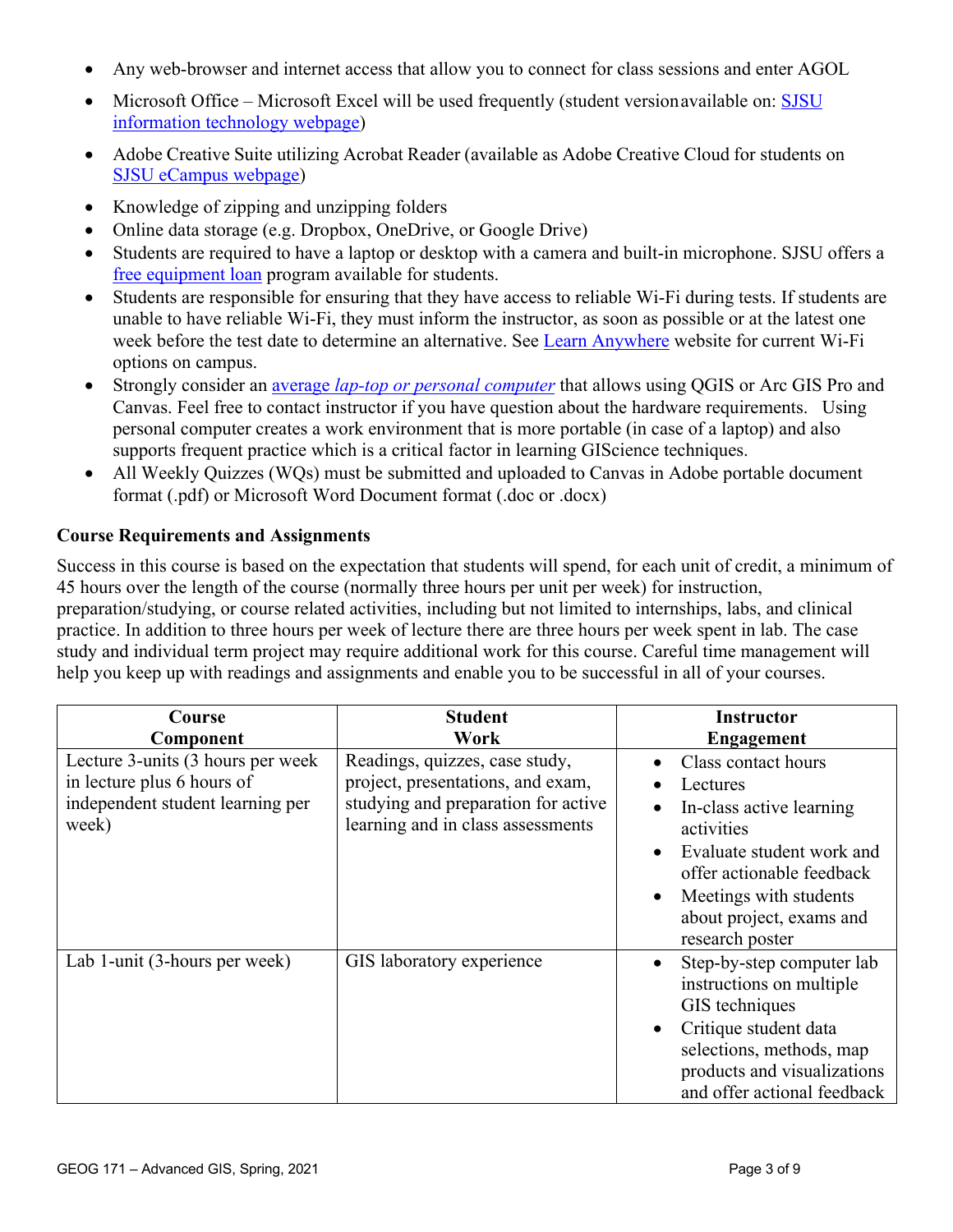## **Grading Information**

- During the first half of the semester there will be weekly low-stakes quizzes at the start of lecture. These are a combination of multiple-choice and short answer questions meant to assess your knowledge of content presented during the previous weeks' lecture and lab sessions.
- There will be weekly hands-on laboratory exercises where students will learn ArcPro  $\&$  OGIS if time allows) software and spatial data analysis techniques needed to create high-quality map products and data visualizations.
- In small groups (no more than 5) students will give a formal GIS in Action presentation in front of the class lasting 10-15 minutes on an assigned application of GIS. This will be followed by 5 minutes of classmate and instructor questions. The goal is to demonstrate the history of how GIS technology changed an industry – this could be agricultural production, business location or marketing, political districting, military, transportation, environment, or emergency/hazards.
- Each student will develop a GIS research project that results in a professional quality research poster having the following sections:
	- o *Abstract*
	- o *Introduction*
	- o *Methods*
	- o *Results and discussion*
	- o *Conclusion sections*.
- Students will submit a research proposal after a proposal presentation for instructor consent early in the term. At the end of the term the poster will be submitted along with a 3,000-word, 12-point Times New Roman, 1" margins on all sides, literature review paper covering scholarship on this topic. Each student will conclude the project by presenting their poster formally and discussing its key points for 4-5 minutes followed by a 5-minute question and answer session similar to expectations of the annual American Association of Geographers (AAG) poster session.

#### **Final Examination**

There will be a cumulative final exam covering all GIS principles taught this semester. Class lectures, readings, and weekly quizzes will be the source for final exam material. The exam format is scenario based and will require students to think through logical GIS methods to analyze each problem.

All students have the right, within a reasonable time, to know their academic scores, to review their gradedependent work, and to be provided with explanations for the determination of their course grades." See University Policy F13–1 at http://www.sjsu.edu/senate/docs/F13-1.pdf for more details. Late assignments will be reduced 1% of the total of the assignment for each calendar day missed (one class session missed equals 7% reduction in grade). No late assignments will be accepted after the last full day of instruction.

| <b>Assignment</b>     | <b>CLO</b> Assessed     | % of Grade | <b>Points</b>          |  |
|-----------------------|-------------------------|------------|------------------------|--|
| 7 Weekly Quizzes (WQ) | CLO <sub>1</sub>        | 10%        | $105$ (15-points each) |  |
| 12 Lab Exercises      | 30%<br>CLO <sub>2</sub> |            | $300(25$ -points each) |  |
| GIS In Action         | CLO <sub>3</sub>        | 10%        | 100                    |  |
| Research Proposal     | CLO <sub>4</sub>        | $5\%$      | 45                     |  |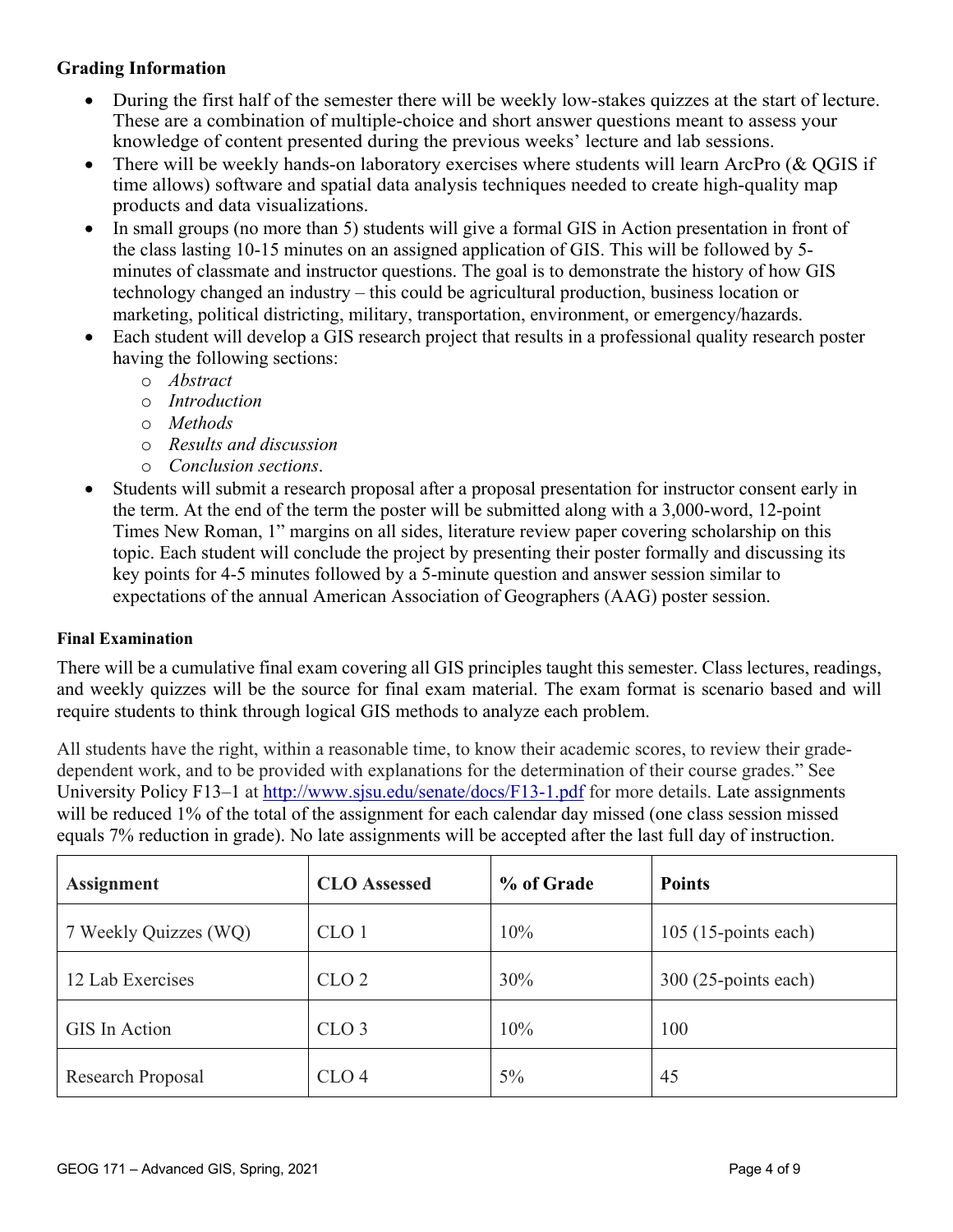| <b>Research Poster</b>     | CLO <sub>4</sub> | 30%   | 300   |  |
|----------------------------|------------------|-------|-------|--|
| <b>Poster Presentation</b> | CLO <sub>4</sub> | $5\%$ | 50    |  |
| Final Exam                 | $CLO$ 1, $CLO$ 4 | 10%   | 100   |  |
| <b>TOTAL</b>               |                  |       | 1,000 |  |

| Grade                       | <b>Points</b> | Percentage   |
|-----------------------------|---------------|--------------|
| A plus                      | 980 to 1000   | 98 to 100%   |
| A                           | 940 to 969    | 94 to 97%    |
| A minus                     | 900 to 939    | 90 to 93%    |
| B plus                      | 860 to 899    | 86 to 89 %   |
| B                           | 830 to 859    | 83 to 85%    |
| <b>B</b> minus              | 800 to 829    | 80 to 82%    |
| $C$ plus                    | 760 to 799    | 76 to 79%    |
| $\mathcal{C}_{\mathcal{C}}$ | 730 to 759    | 73 to 75%    |
| C minus                     | 700 to 729    | 70 to 72%    |
| D plus                      | 660 to 699    | 66 to 69%    |
| Ð                           | 630 to 659    | 63 to 65%    |
| minus                       | 600 to 629    | 60 to $62\%$ |

#### **Classroom Protocol**

- Attend all lecture meetings, presentations, open lab sessions and discussion forums. Active participation is a vital element of the course.
- Attend all lab sessions. Instructor led step-by-step instruction cannot be made up outside of lab time. Each week during lab the content will build on skills developed during the prior week.
- The instructor will explain concepts and exercises during synchronous meetings. Recognizing that everyone works at a different pace. Please use the raise your hand feature in Zoom.
- Weekly Quizzes must be submitted and uploaded to Canvas in Microsoft Word or .pdf formats (.doc, .docx, .pdf)
- Respect for diversity and inclusivity: students from all diverse backgrounds and perspectives be wellserved by this course and their learning needs be addressed both in and out of class. The diversity that students bring to this class is viewed as a resource, strength and benefit. My goal is to present materials and activities that are respectful of diversity: gender identity, sexuality, disability, age, socioeconomic status, ethnicity, race, nationality, religion, and culture. In this regard, your suggestions are highly encouraged and appreciated. Please let me know ways to improve the effectiveness of the course for you personally, or for other students or student groups. Given the sensitive and challenging nature of the material in this course, I aim to have an atmosphere of trust and safety in the classroom and will attempt to foster such an environment; in which each class member is able to hear and respect each other. Hence, it is quite essential critical that each member of this class shows respect for all views expressed in class. Therefore, please let me know of something that is said or done in the classroom, by either myself or other students, which is particularly troubling or causes discomfort or offense. Although, I believe our intention may not be to cause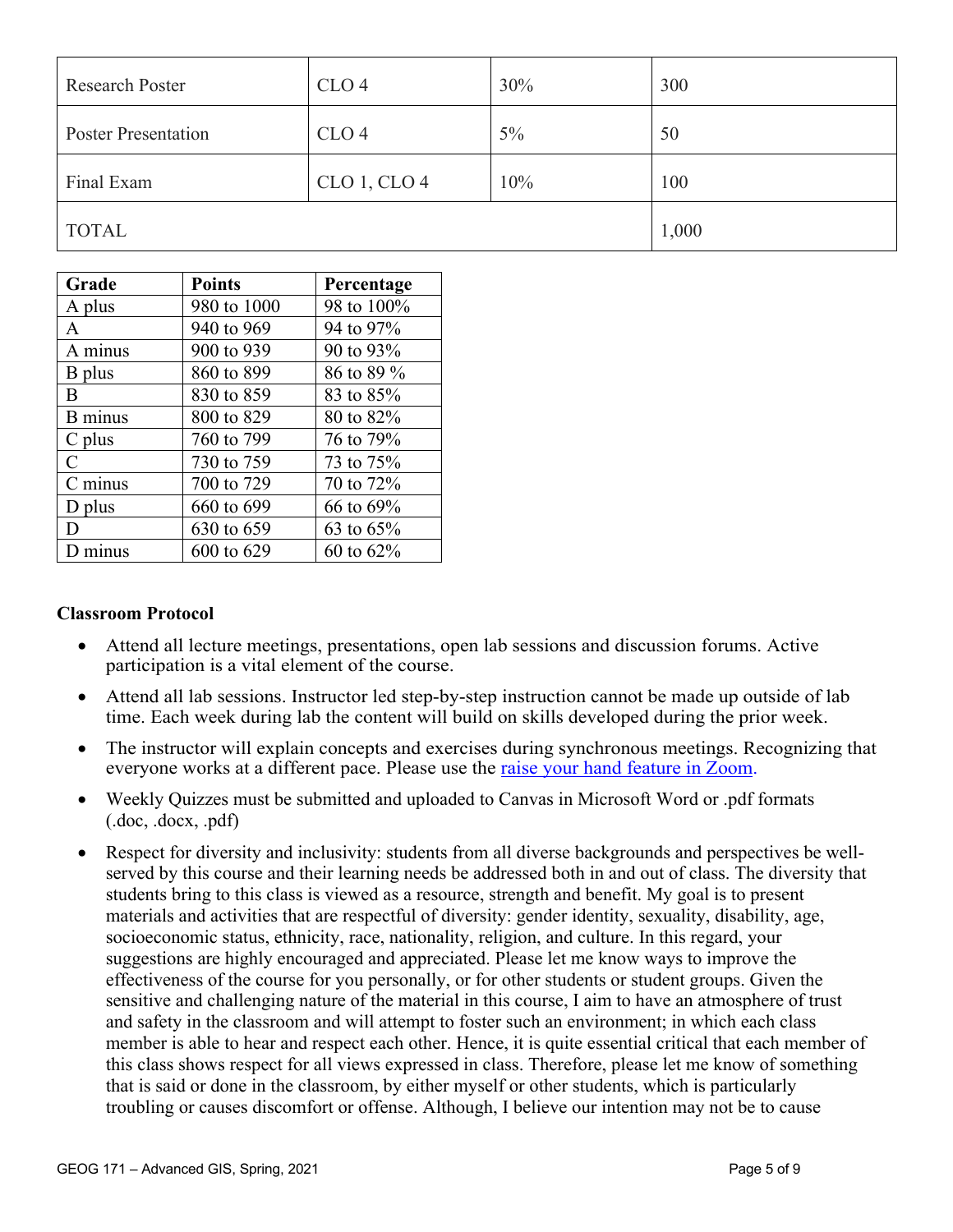discomfort or offense, the impact of such incidents throughout the course is very important and; therefore, deserving of attention. If and when this occurs, there are multiple ways to ease some of the discomfort you may experience:

- o Discuss the incident privately with me. I am open to listening to your experience and will work with students to find acceptable ways to process and address the issue.
- o Notify me of the issue through another source such as your academic advisor, a trusted faculty member, or a peer. If for any reason you do not feel comfortable discussing the issue directly with me, I encourage you to seek out another, more comfortable avenue to address the issue.
- Proctoring Software and Exams: Exams will be proctored in this course through Respondus Monitor and LockDown Browser. Please note it is the instructor's discretion to determine the method of proctoring. If cheating is suspected the proctored videos may be used for further inspection and may become part of the student's disciplinary record. Note that the proctoring software does not determine whether academic misconduct occurred but does determine whether something irregular occurred that may require further investigation. Students are encouraged to contact the instructor if unexpected interruptions (from a parent or roommate, for example) occur during an exam.
- Recording Zoom Classes: This course or portions of this course (i.e., lectures, discussions, student presentations) willbe recorded for instructional or educational purposes. The recordings will only be shared with students enrolled in the class through Canvas. The recordings will be deleted at the end of the semester. If, however, you would prefer to remain anonymous during these recordings, then please speak with the instructor about possible accommodations (e.g., temporarily turning off identifying information from the Zoom session, including student name and picture, prior to recording). *Students are not allowed to record without instructor permission:* Students are prohibited from recording class activities (including class lectures, office hours, advising sessions, etc.), distributing class recordings, or posting class recordings. Materials created by the instructor for the course (syllabi, lectures and lecture notes, presentations, etc.) are copyrighted by the instructor. This university policy (S12-7) is in place to protect the privacy of students in the course, as well as to maintain academic integrity through reducing the instances of cheating. Students who record, distribute, or post these materials will be referred to the Student Conduct and Ethical Development office. Unauthorized recording may violate university and state law. It is the responsibility of students that require special accommodations or assistive technology due to a disability to notify the instructor.
- Internet connection issues: Canvas autosaves responses a few times per minute as long as there is an internet connection. If your internet connection is lost, Canvas will warn you but allow you to continue working on your exam. A brief loss of internet connection is unlikely to cause you to lose your work. However, a longer loss of connectivity or weak/unstable connection may jeopardize your exam. Immediately email the instructor a current copy of the state of your exam and explain the problem you are facing. Your instructor may not be able to respond immediately or provide technical support. However, the copy of your exam and email will provide a record of the situation. Contact the SJSU technical support for Canvas by ecampus@sisu.edu or phone:  $(408)$  924-2337 https://www.sjsu.edu/ecampus/support/
- Students who are suspected of cheating or plagiarizing will be referred to the Student Conduct and Ethical Development office and depending on the severity of the conduct, will receive a zero on the assignment or a grade of F in the course. Grade forgiveness does not apply to courses for which the original grade was the result of a finding of academic dishonesty.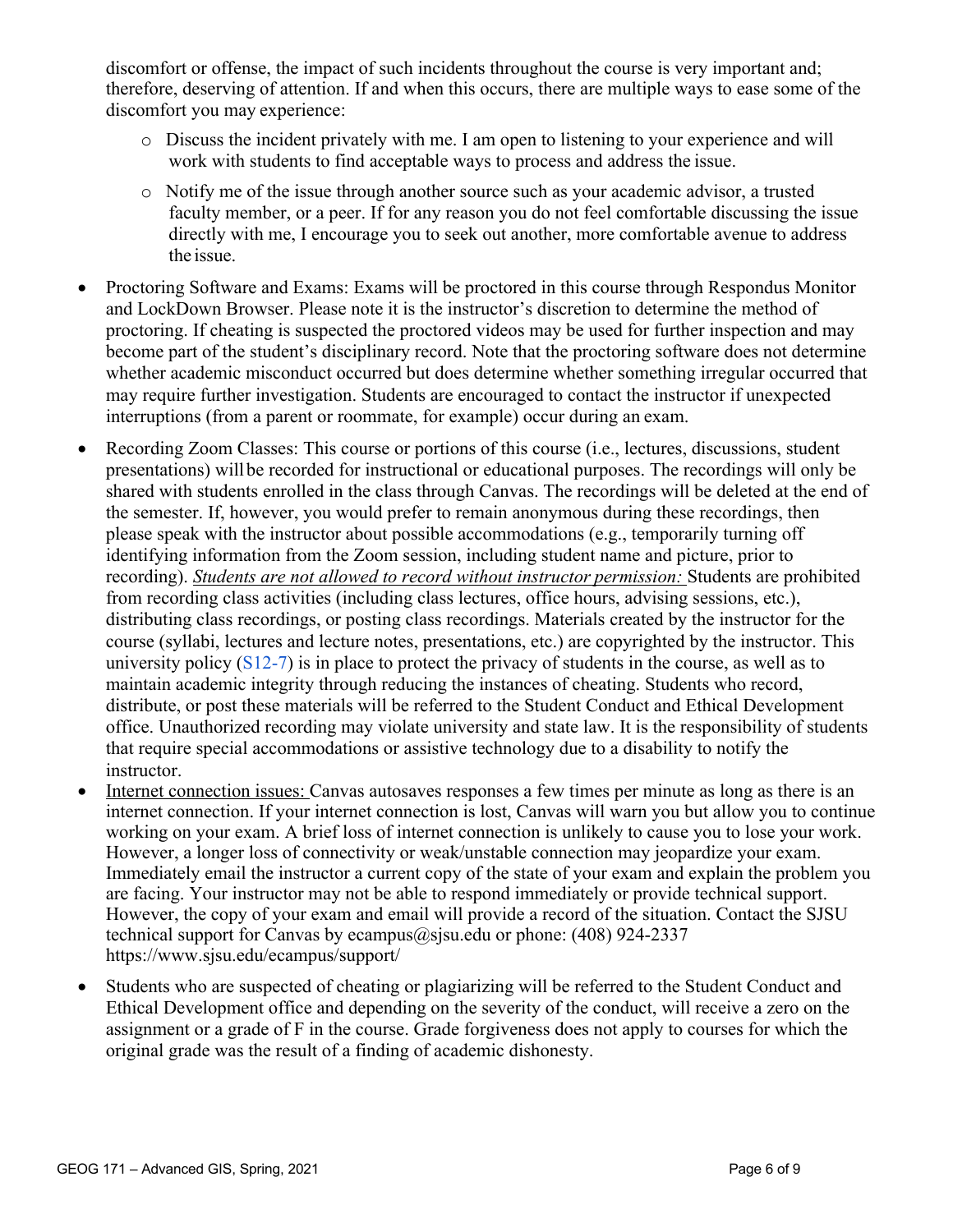## **University Policies**

Per University Policy S16-9 *(http://www.sjsu.edu/senate/docs/S16-9.pdf)*, relevant university policy concerning all courses, such as student responsibilities, academic integrity, accommodations, dropping and adding, consent for recording of class, etc. and available student services (e.g. learning assistance, counseling, and other resources) are listed on Syllabus Information web page (http://www.sjsu.edu/gup/syllabusinfo), which is hosted by the Office of Undergraduate Education. Make sure to visit this page to review and be aware of these university policies and resources.

# **GEOG171 Advanced GIS, Spring 2021, Course Schedule**

The schedule is subject to change with fair notice and how the notice will be made available on Canvas and announced in class.

## **Course Schedule**

| Week           | <b>Date</b> | <b>Topics, Readings, Assignments, Deadlines</b>                 | Due                                                |
|----------------|-------------|-----------------------------------------------------------------|----------------------------------------------------|
|                |             |                                                                 | (Every THU. noon, before<br>weekly lecture starts) |
| $\mathbf{1}$   | 01/28       | <b>Introduction and Syllabus</b>                                |                                                    |
|                |             | Meet Your GIS in Action Group                                   |                                                    |
|                |             | <b>GIS Research Design</b>                                      |                                                    |
|                |             | Read Chapter 1 A Gentle Introduction to GIS "Preamble"          |                                                    |
| 1 Lab          | 01/28       | ArcPro and QGIS software installations                          |                                                    |
| $\overline{2}$ | 02/04       | Read Chapter 2 of A Gentle Introduction to GIS                  |                                                    |
|                |             | Review Key Lessons from Intro to GIS                            |                                                    |
| 2 Lab          | 02/04       | Lab 1: Getting Started with ArcGIS Pro                          |                                                    |
| 3              | 02/11       | Review Chapters 3 and 4 of A Gentle Introduction to GIS         |                                                    |
|                |             | Read Chapter 2 and 4 Getting to Know ArcGIS Pro                 |                                                    |
|                |             | <b>GIS Data Management</b>                                      |                                                    |
|                |             | WQ #1: ArcCatalog                                               |                                                    |
| 3 Lab          | 02/11       | Lab 2: Joining and Mapping Attribute Table                      |                                                    |
| $\overline{4}$ | 02/18       | Read Chapter 10 and 11 of A Gentle Introduction to GIS          | $WQ \#1$                                           |
|                |             | Multivariate spatial data techniques                            |                                                    |
|                |             | $WQ \#2$                                                        |                                                    |
| 4 Lab          | 02/18       | Lab 3: Geospatial analysis                                      |                                                    |
| 5              | 02/25       | Read Chapter 9 Getting to Know ArcGIS Pro                       | WQ #2                                              |
|                |             | Basics of raster data analysis in GIS                           |                                                    |
|                |             | $WO$ #3                                                         |                                                    |
| 5 Lab          | 02/25       | Lab 4: Suitability analysis using raster data                   |                                                    |
| 6              | 03/04       | Read Chapter 1 and 2 in Intro to GIS Using Open-Source Software | WQ #3                                              |
|                |             | Open source and mapping software packages                       |                                                    |
|                |             | WQ #4                                                           |                                                    |
| 6 Lab          | 03/04       | Lab 5: Getting Started with QGIS                                |                                                    |
| 7              | 03/11       | Read Chapter 3 in Intro to GIS Using Open-Source Software       | WQ #4                                              |
|                |             | Coordinate systems & Geocoding                                  |                                                    |
|                |             | WQ #5                                                           |                                                    |